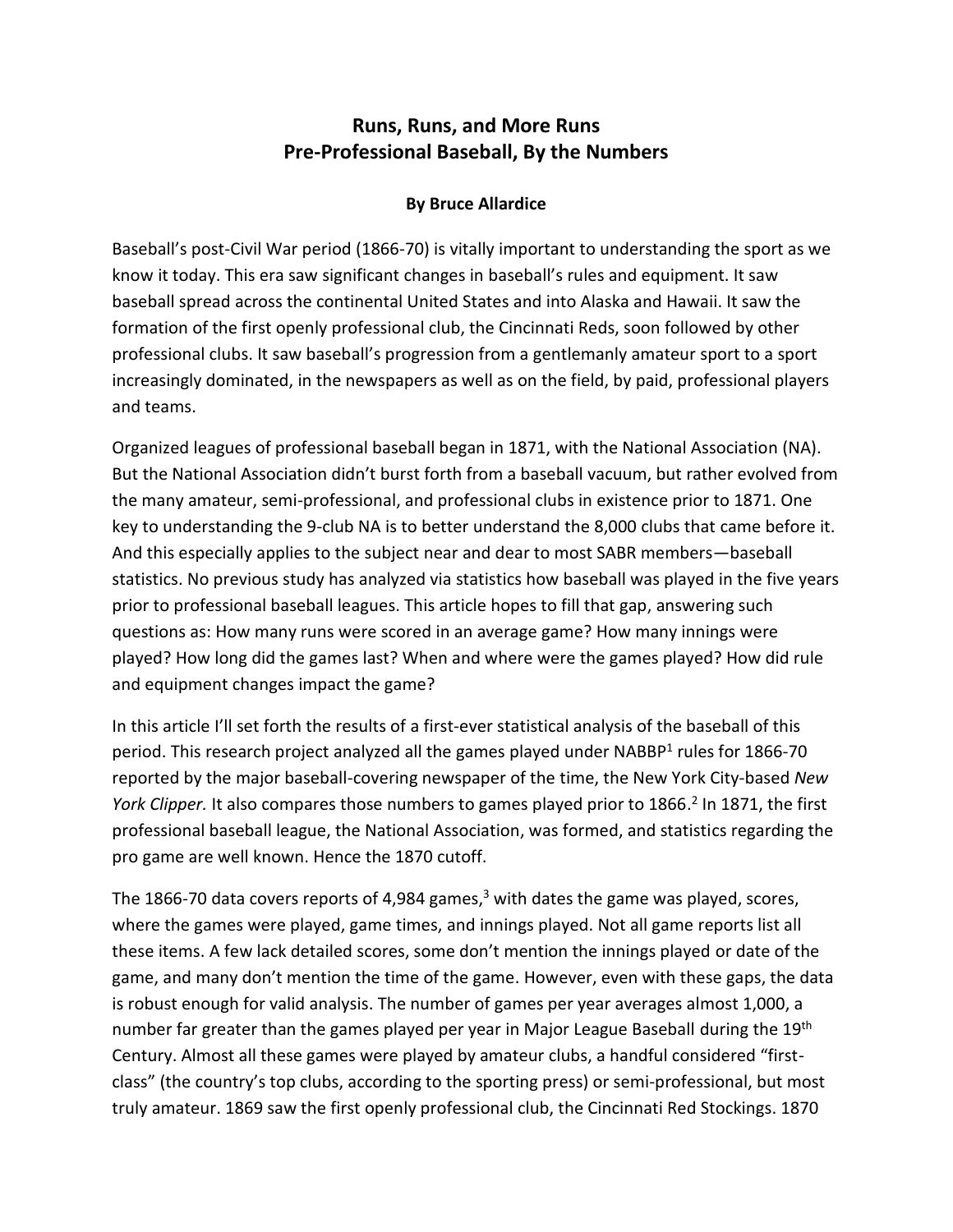featured a number of professional clubs, vying for an unofficial championship. Data for "first class" amateur clubs, and professional clubs, are analyzed separately.

So what does the data tell us about amateur/semi-professional baseball in this era?

| Year     | Games | Avg. Rpg | Median <sup>4</sup><br><b>Rpg</b> | 1 <sup>st</sup> Class<br>Club Rpg $6$ | Pro <sup>5</sup><br><b>Club Rpg</b> | Pro v. Pro<br><b>Rpg</b> |
|----------|-------|----------|-----------------------------------|---------------------------------------|-------------------------------------|--------------------------|
| 1866 574 |       | 63.80    | 59.5                              | 53.13                                 |                                     |                          |
| 1867     | 562   | 65.01    | 60                                | 62.84                                 |                                     |                          |
| 1868     | 1054  | 55.86    | 50                                | 45.25                                 |                                     | ---                      |
| 1869     | 1271  | 56.01    | 50                                | 51.63                                 | 48.9                                | 43.6                     |
| 1870     | 1523  | 48.97    | 44                                | 47.23                                 | 36.8                                | 30.4                     |
| 1871     |       |          |                                   |                                       |                                     | 20.947                   |
| Avg.     |       | 55.7     | 50.4                              |                                       |                                     |                          |

### **Runs Per Game (Rpg), 1866-1870, by Year**

The general downward trend in scoring is obvious, and perhaps explained by factors mentioned below. There is an anomalous 1868-69 uptick in scoring, perhaps due to top clubs doing tours and playing mismatches against local clubs.

Openly professional baseball began in 1869 with the Cincinnati Red Stockings, In the years 1869-70 professional teams often played, and roundly defeated, amateur teams. These mismatches reduced the disparity between overall runs per game and first-class club's runs per game. The 1870 professional v. professional scoring declined dramatically from 1869. Per below, this may be due to an equipment change (adoption of a "dead" baseball) and improvement in team defenses (discussed below).

Overall, runs per game in first-class games were less than in the average amateur contest, professional vs. amateur games less than that, and professional v. professional lesser still. Professionalizing clubs clearly led to reduced game scores (and game times).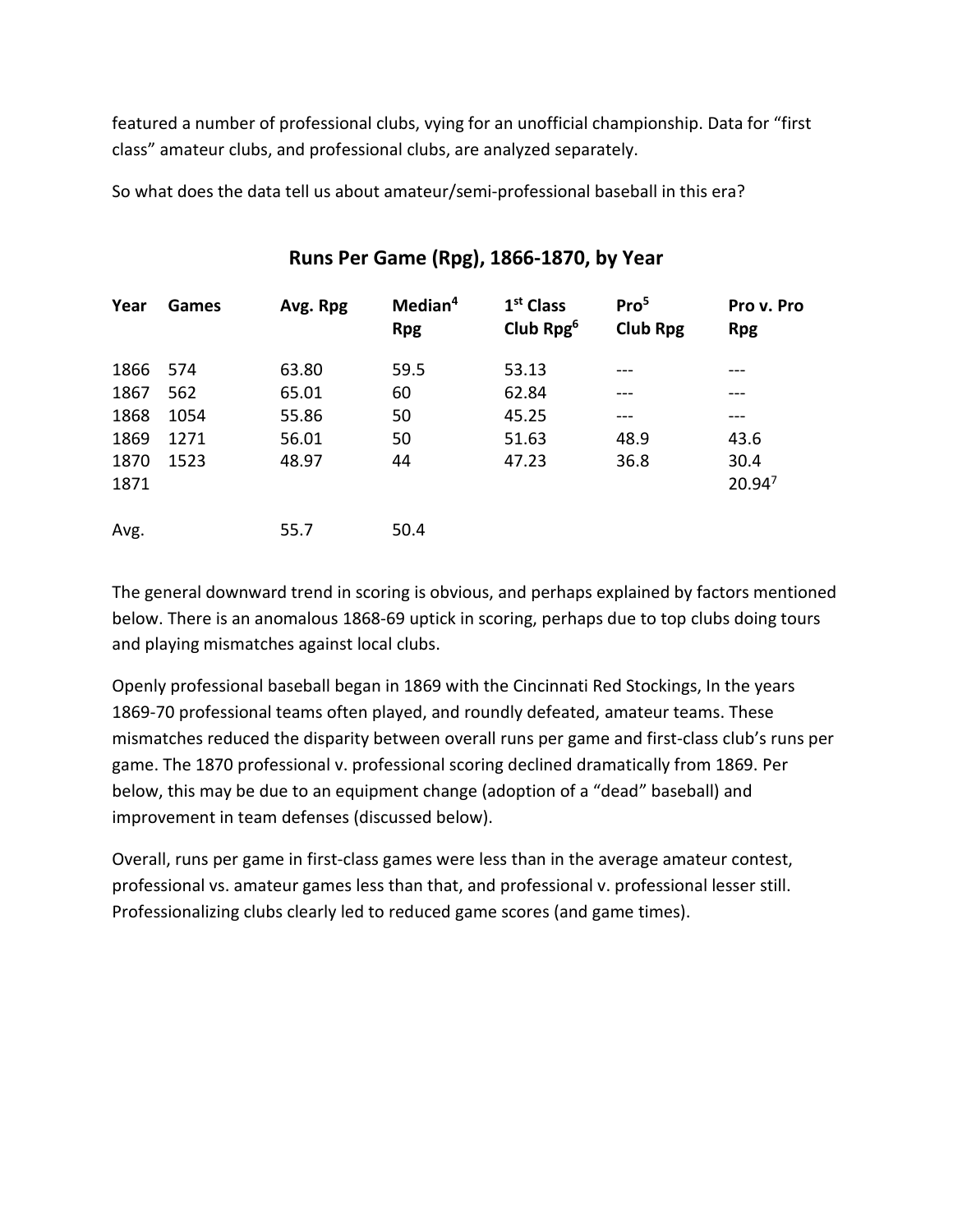

Baseball's rules have always been changing and evolving, and the 1860s saw a number of major rules changes. Some of these impacted scoring. The 1858 rules, now regarded as the starting point of baseball as we know it, were modified in 1863 and 1864 to restrict pitching and to ban the "first bounce out" rule. Umpires were allowed to call "strikes"—but rarely did so prior to 1866.<sup>8</sup> These changes all took a while to become standard practice. The changes resulted in a scoring binge for 1864 and 1865 (see below). However, as the game spread and the skills (particularly fielding skills) became more uniform, scores slowly declined. The rules changes made in the late 1860s were relatively minor and did not markedly affect the game statistics.<sup>9</sup>

Equipment in the 1860s was also ever-changing. The dramatic surge in MLB home runs 2016- 2020 has led to a welcome focus on the baseballs used in games. Studies have shown that recent balls have slightly different seams from past balls, leading (in one estimate) to fly balls traveling four feet further—increasing the number of home runs. Debate over baseballs in the 1860s was just as spirited, albeit less scientific. For 1868, the weight and circumference of balls was reduced and made uniform, but the elasticity of the balls—their interior composition—was not regulated.<sup>10</sup> Teams could, and did, choose the style of ball they desired for games. And until 1869, most baseballs contained over two ounces of rubber, making for a so-called "lively" or "elastic" ball. Newspapers printed numerous lively discussions about the difference between the "lively" balls, the "dead" balls, and the impact these balls had on scoring. In 1870 the *New York Clipper* linked the elastic ball both to increased scoring and to increased player injuries.<sup>11</sup> Many newspapers made the link explicit: Dead Balls = Fewer Runs.<sup>12</sup> Part of the reason why scoring was less in "first class" and professional games, compared to the general amateur game, was that the "first class" clubs increasingly adopted the dead ball—against the wishes of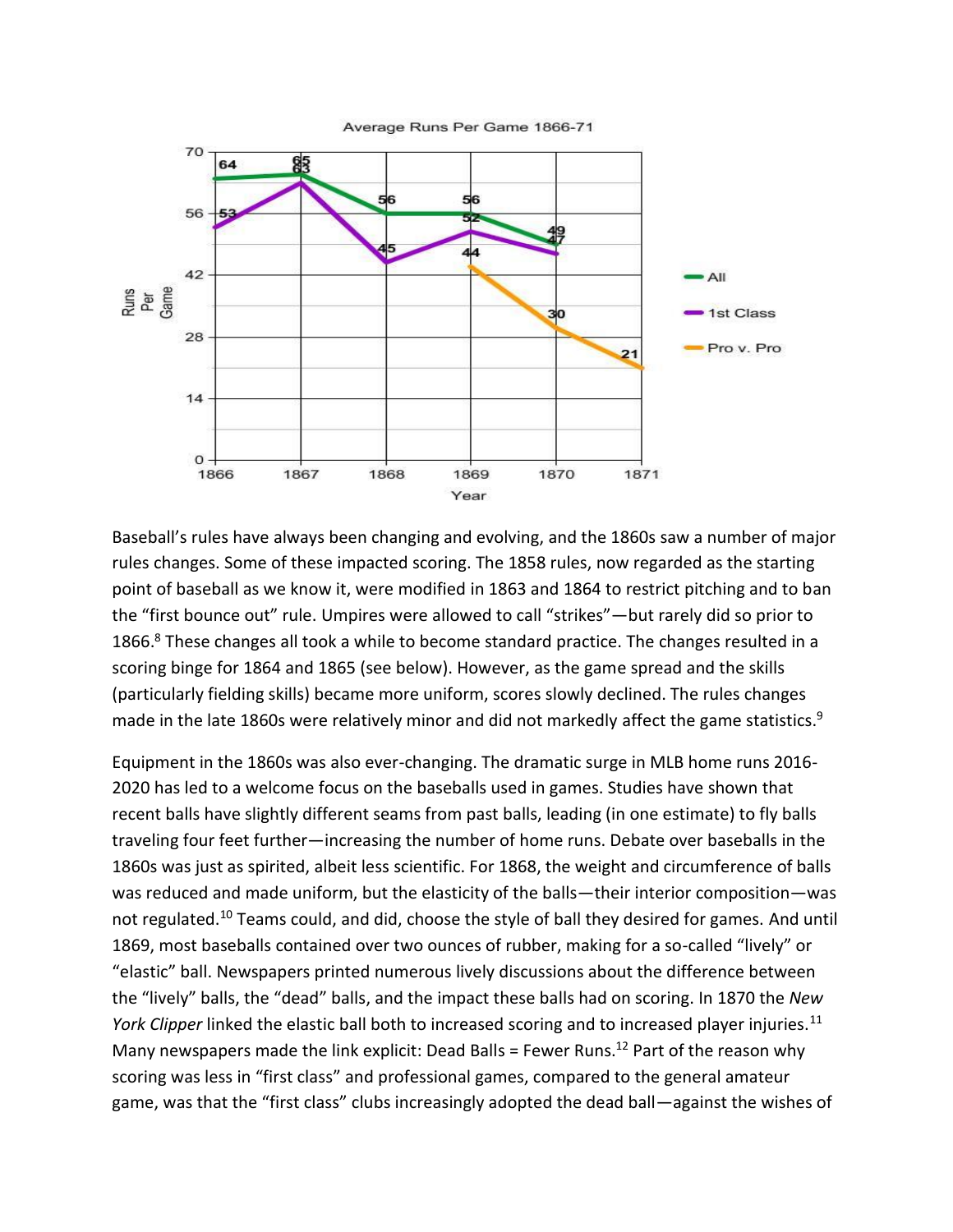the fans who, then as well as now, preferred the "home run" to the single.<sup>13</sup> Baseball pioneer Henry Chadwick repeatedly urged the adoption of the "dead" ball in his *Clipper* columns. The "dead" was formally adopted at the November 1870 baseball convention.<sup>14</sup> Scoring (at least among professional teams) declined accordingly in 1871.

The scoring decrease due to the "dead" ball could be dramatic. For example, the 1870 Chicago White Stockings switched from the live ball to the dead ball in mid-season. The club's games averaged 35 runs per game the first half of the season, declining to 23 runs (a  $1/3^{rd}$  drop) in the second half. Their lowest scoring game of the year, a 9-0 shutout, was played with a "dead" ball. Looking at the team's head-to-head matchups that year with other professional teams (perhaps the best method for comparison), in 8 of the 9 instances where the White Stockings played a team more than once, the rpg in the last game played was less than the first. The only exception was the games against Cincinnati, which already used the dead ball. In these nine head-to-heads, the teams averaged 35 rpg for first game, 23 rpg the last. A similar, if smaller, decline can be seen for the New York Mutuals, who went to the dead ball starting July 6<sup>th</sup>. The Cincinnati club, which always chose the dead ball, showed no such decline in its head-to-head matches.<sup>15</sup>



Ad for "dead" baseballs in the *Chicago Tribune*, Aug. 17, 1870

Baseball in the 1860s featured a batter vs. fielder contest, much more than the batter vs. pitcher contest we see today. Improvements in team defense in the late 1860s played a large part in the reduced scoring. While a few players started to wear gloves (more for protection than as an aid to fielding), what some historians have dubbed the "fielding revolution" relied more on fielders working together rather than as individuals. Baseball pioneer Harry Wright popularized, if he did not initiate, the fielding revolution during the 1869 tour of the Cincinnati Red Stockings. The thoughtful Wright had his players shift position, depending on the batter and the situation. He also trained his defenders to work together, to back up one another, to play defense as a team rather than as nine individuals. The astounding success of the Red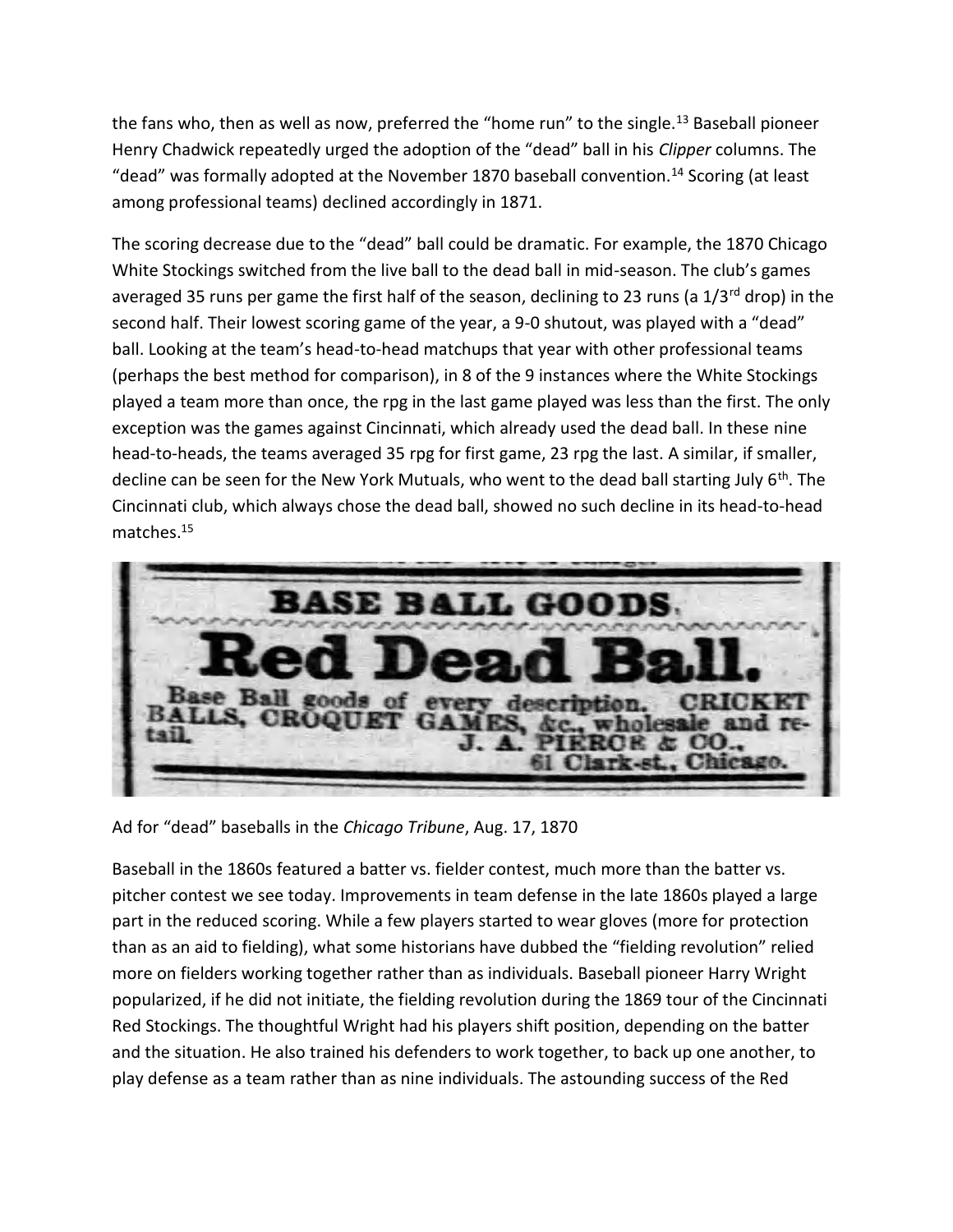Stockings soon led other teams to copy Wright's stratagems. This appears to have been an additional factor in the reduced scoring for 1869 and 1870.<sup>16</sup>

## **Comparison to Rpg, 1858-1870<sup>17</sup>**

**Average Rpg, All and First Class Games, 1858-1870**



**Avg. (and 1st Class) Rpg. 1858-1870** 

In the average game, one can see a huge disparity in rpg, from a yearly low of 42 rpg in 1863 to a high of 64 (1866). Scoring trends show three distinct movements: a steady decline from 1858- 63, followed by a dramatic upsurge 1864-67, followed by another decline 1868-70. As with 1866-70, scoring in "first class" club games ran constantly lower than in games overall.

Since a statistical 'average" score includes games with extreme highs and lows in scoring, perhaps a better measure of rpg is the median score per game, shown in the chart below:

# **Median Rpg, All Games, 1858-1870**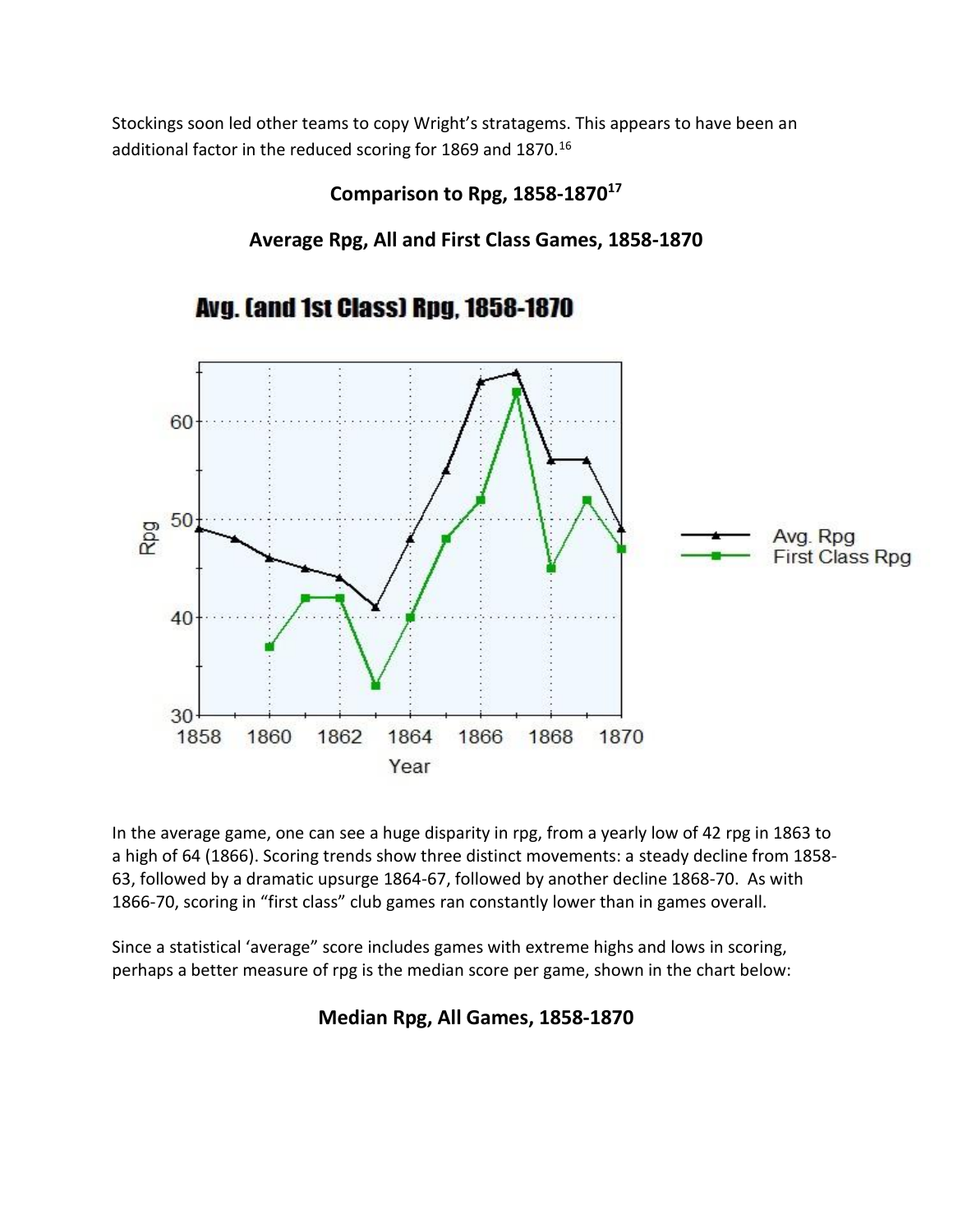

The media rpg consistently tracks about 4-5 rpg less than the average rpg.

### **1847-1857 Rpg**

For the curious, I studied all the game scores 1847-57 listed on the protoball database of early games. Games prior to 1858 were played under early, pre-9-inning rules, and thus are not directly comparable to games 1858 and after. The data nonetheless shows a broad similarity to 1858-65 scoring, with 1847-57 averaging 49 runs per game. The average score was 30-19, with an 11 run average margin of victory.<sup>18</sup>

## **High and Low Scores, 1866-1870**

| Year | <b>High Score</b><br>one team | <b>High Total</b><br>both teams | <b>Low Score</b><br>one team | <b>Low Total</b><br>both teams |
|------|-------------------------------|---------------------------------|------------------------------|--------------------------------|
| 1866 | 135                           | 156                             | 1 (twice)                    | 19                             |
| 1867 | 124                           | 165                             | 1 (twice)                    | 17                             |
| 1868 | 116                           | 164                             | $1(4 \times)$                | 16                             |
| 1869 | 209                           | 219                             | $0(8 \times)$                | 6                              |
| 1870 | 157                           | 167                             | 0 (15 times)                 | 4                              |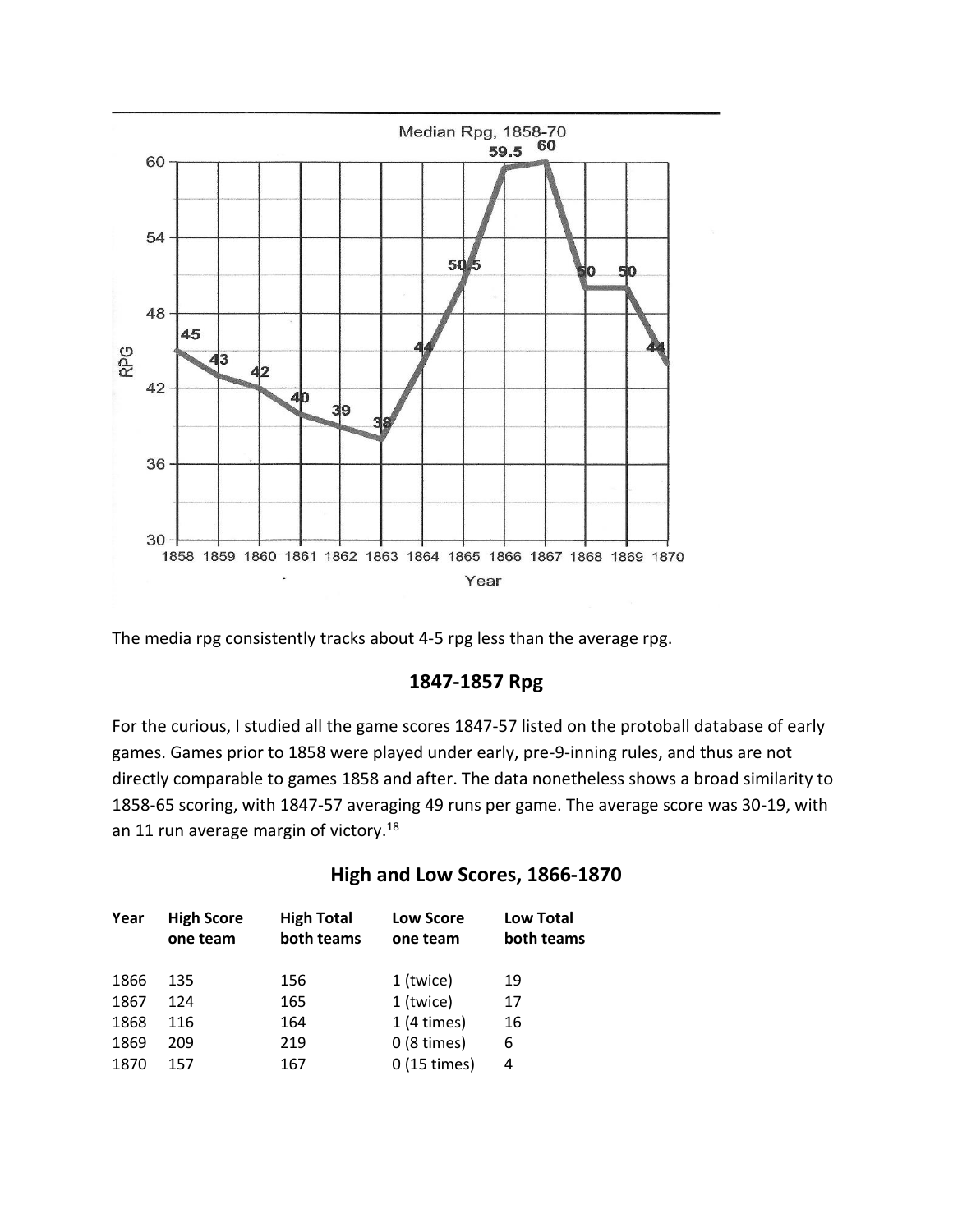With lower scores came closer games and more shutouts. The biggest blowout occurred in a June 8, 1869 game the *New York Clipper* headlined as "The Largest Score on Record," with the Niagara Club of Buffalo, NY defeated the Columbia of Buffalo 209-10. Evidently determined to humiliate their crosstown rivals, the Niagara scored 58 runs in the eighth inning alone. Despite the monster scoring, the game only took three hours.<sup>19</sup> In 1870, in a professional v. amateur romp, the Chicago White Stockings (pros) beat a hapless Memphis amateur team (which nonetheless claimed to be the champion amateur club of Tennessee) 157-1. Showing no mercy, the pros, already up 134-1, piled up 23 runs in the last inning, with their manager ordering, in the words of one newspaper, "the boys to go on with their rat killing."<sup>20</sup>



#### *Chicago Tribune*, May 14, 1870

### **Time of Games**

| Year | Avg. Time <sup>21</sup> | Median<br>Time | % < 9 inn <sup>22</sup> | $% > 9$ inn | %<9 as $%$<br>of all games | Ties          |
|------|-------------------------|----------------|-------------------------|-------------|----------------------------|---------------|
| 1866 | 2.77 hrs.               | 2.75           | 41.0%                   | 1.6%        | 13.5%                      | $\mathcal{L}$ |
| 1867 | 2.63                    | 2.5            | 26.6                    | 0.9         | 11.2                       | 5.            |
| 1868 | 2.62                    | 2.6            | 26.1                    | 1.9         | 16.8                       | 4             |
| 1869 | 2.65                    | 2.6            | 34.5                    | 2.0         | 17.8                       | 6             |
| 1870 | 2.28                    | 2.25           | 33.4                    | 3.6         | 8.8                        | 6             |

The shortest time for a 9-inning game—denoted by the *New York Clipper* as "the shortest regular game on record"--was an October 18, 1870 game between the Brooklyn Athletics and Brooklyn Stars, which took only 1 hour, 5 minutes. The longest game time was 5 hours, 20 minutes--a May 1, 1866 game in Boston in which 144 runs were scored.

The reduced times in the later years were largely because of reduced scoring. There is no evidence that the players played "faster," though the umpires becoming more active in calling balls/strikes helped move the game along.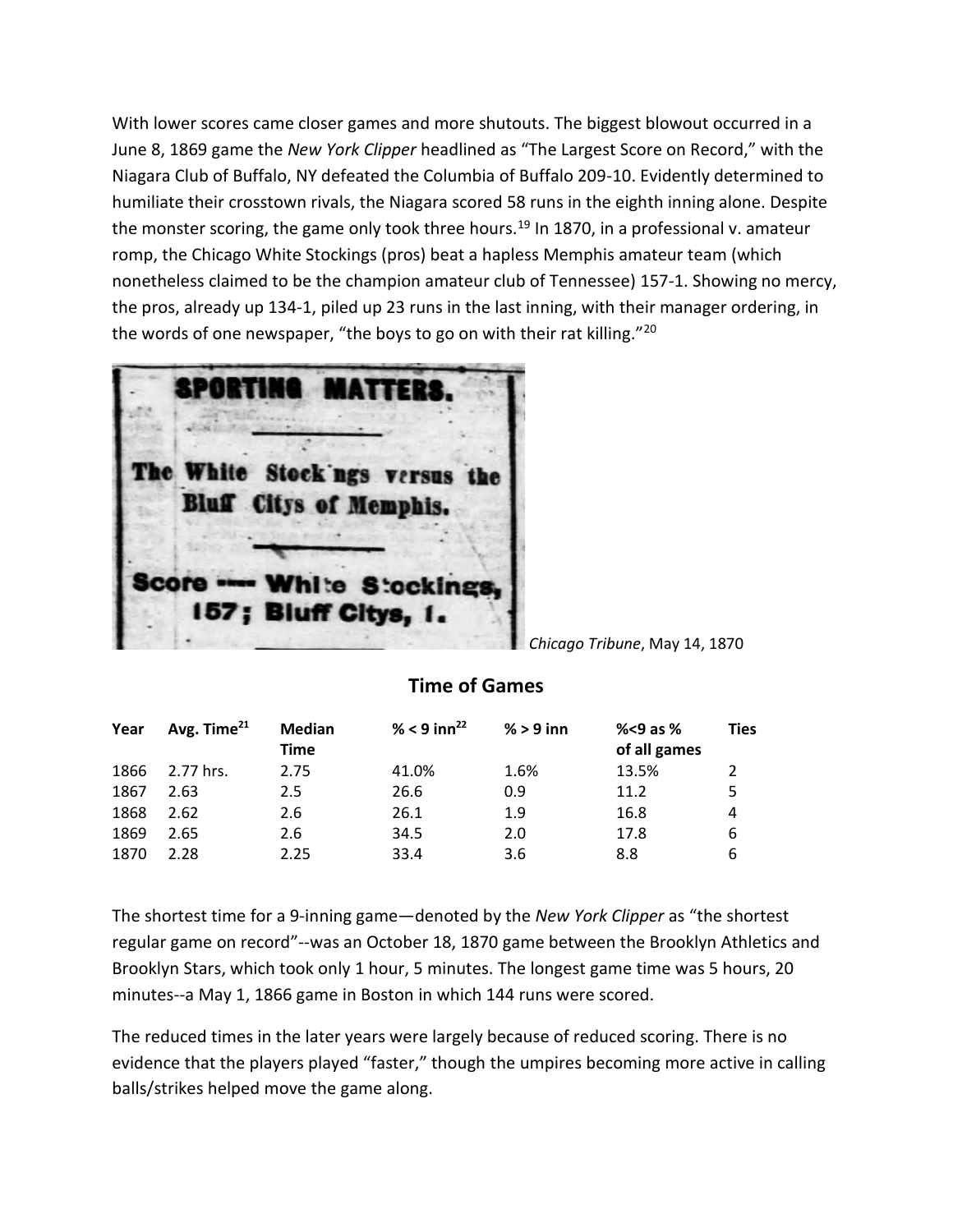#### **Game times, 1860-65<sup>23</sup>**

For comparison, here are the average game times for nine-inning games 1860-65:

1860 2.75 hrs 1861 2.99 1862 3.04 1863 3.22 1864 2.63

1865 2.73

As can be seen, game times (along with scoring) increase once the 1864 rule changes go into effect.

To provide a modern-day comparison, MLB game times in 2019 averaged 3.16 hours (3 hours, 10 minutes). For all the complaints about the length of today's games, game times in 1863 were longer than in 2019 … albeit in the 1863 context of much greater scoring.

### **Number of Innings Per Game**

#### **Innings Per Game, for Games Where the Innings are Reported**

| Year | Avg. Innings<br>Per Game | % < 9<br>innings | % > 9<br>innings | % of Games Where<br><b>Innings are Reported</b> |
|------|--------------------------|------------------|------------------|-------------------------------------------------|
| 1866 | 7.96                     | 41.0%            | 1.6%             | 42.7%                                           |
| 1867 | 8.31                     | 26.6             | 0.9              | 42.7                                            |
| 1868 | 8.43                     | 26.1             | 1.9              | 64.4                                            |
| 1869 | 8.27                     | 34.5             | 2.0              | 51.4                                            |
| 1870 | 8.76                     | 33.4             | 3.6              | 48.7                                            |

#### **Innings per Game, Assuming Games Where Innings Not Reported were Nine Inning Games**

| Year | Avg. Innings<br>Per Game | % $<$ 9 as %<br>of all games | $% > 9$ as $%$<br>of all games | <b>Ties</b> |
|------|--------------------------|------------------------------|--------------------------------|-------------|
| 1866 | 8.56                     | 13.5%                        | 0.6%                           | 2           |
| 1867 | 8.70                     | 11.2                         | 0.8                            | 5           |
| 1868 | 8.63                     | 16.8                         | 1.2                            | 4           |
| 1869 | 8.63                     | 17.8                         | 1.0                            | 6           |
| 1870 | 8.88                     | 8.8                          | 1.0                            | 6           |

Nine inning games become the in-practice standard by the late 1860s. However, as can be seen in the above chart, a significant number of games didn't go the full nine. The rules since 1858 had mandated nine innings, but prior to 1866 clubs often ignored this standard. By 1870 the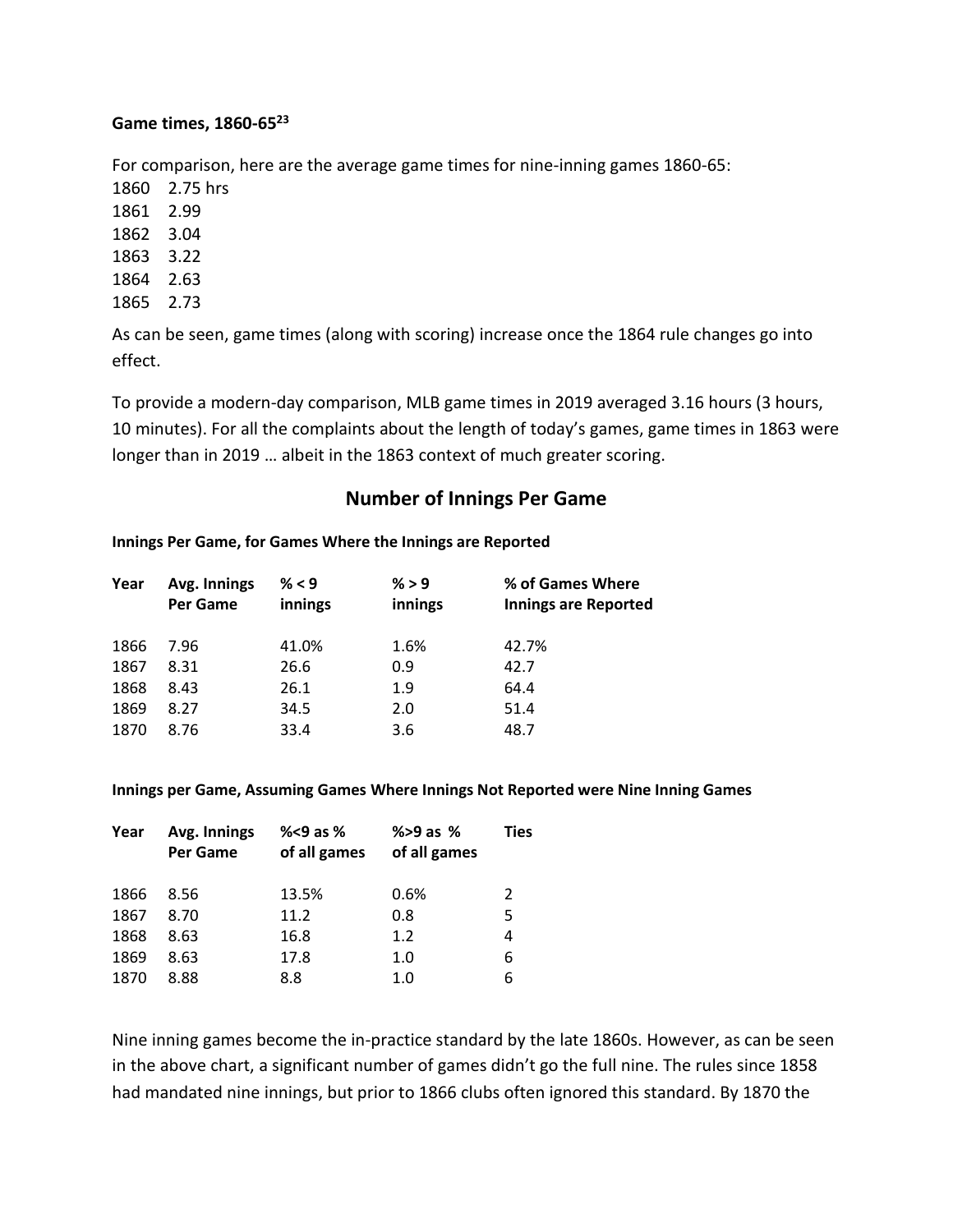less-than-nine-inning games played became very rare, and were usually due to natural causes- weather, darkness, or one club having to leave town by a certain time.

The *Clipper* game reports often did not specify the number of innings played. For example, for 1866, less than half the game reports include the number of innings. The *Clipper* tended to report the number of innings if the game was less than, or greater than, 9 innings. The variant reporting makes the calculation of average innings difficult, thus, I've calculated the average two ways.

Compared to today, there were very few extra inning games. Scoring was so high that games rarely ended 9 innings in a tie, though it can be seen that as scoring lessened somewhat in 1869-70, the percentage of extra-inning games increases. The longest reported game was only 12 innings, a 14-13 game on August 29, 1870. Games ending in a tie almost disappear post-1865.

Using the average innings for all games has an impact on the runs per inning, 1866-70:

| Year     | <b>Games</b> | Avg. Rpg | Avg.<br><b>Innings</b> | Avg.<br><b>RPI</b> | <b>Normalizing</b><br><b>RPI to 9 innings</b> |
|----------|--------------|----------|------------------------|--------------------|-----------------------------------------------|
| 1866 574 |              | 63.80    | 8.56                   | 7.45               | 67.05 Rpg                                     |
| 1867     | 562          | 65.01    | 8.70                   | 7.47               | 67.23                                         |
| 1868     | 1054         | 55.86    | 8.63                   | 6.47               | 58.23                                         |
| 1869     | 1271         | 56.01    | 8.63                   | 6.49               | 58.41                                         |
| 1870     | 1523         | 48.97    | 8.88                   | 5.51               | 49.59                                         |
| Avg.     |              | 55.7     | 8.70                   |                    |                                               |

### **Runs Per Inning (RPI), 1866-1870, by Year**

When adjustments are made for the innings played, the Rpg shows the same trends as without the adjustments, though the increase from 1866 to 1867 is a bit less, and the 1870 dip in Rpg is a bit greater.

## **Location of Games, by State<sup>24</sup>**

Overall, 59.4% of the reported-on games were played in the Northeast region of the United States. New York state alone accounted for 28.3% of all games.

Using New York-New Jersey games as a proxy for Greater New York City (GNYC), 56% of games were played outside GNYC in 1866, and 67% in 1870. Many southern and western games involve tours of eastern clubs, playing and (usually) defeating the locals. Reporting of games in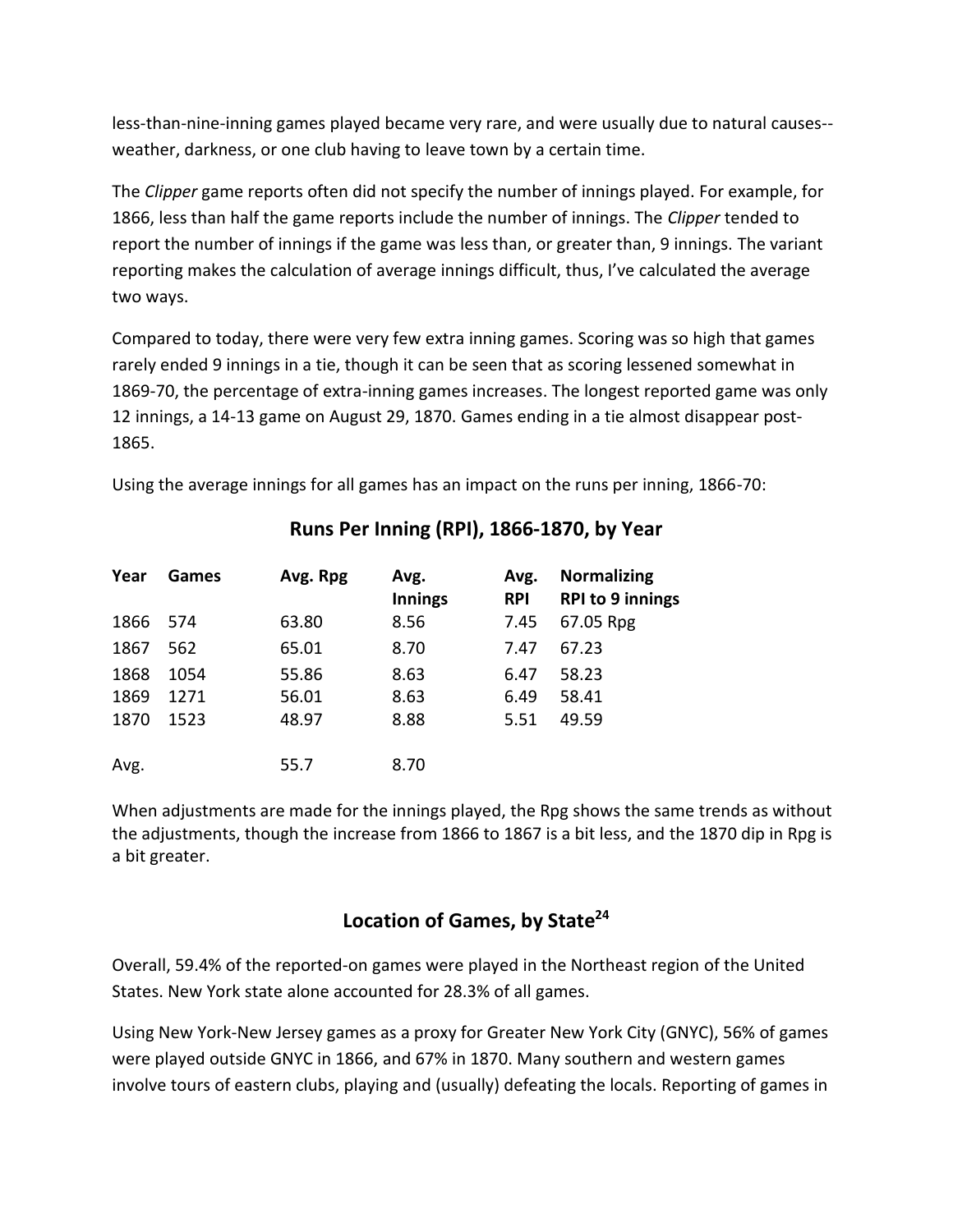the south and the west increases after 1868, due largely to reporting of winter baseball games. Of the non-Northeast states, Ohio's totals are the only ones to compare to the northeastern states.

Sixty-two games in Canada were reported—more than in Michigan, more than in most U.S. states. Early baseball reporting had a surprisingly international, or at least North American, flavor.

|       | 1866 | 1867 | 1868 | 1869 | 1870 | Total | % of Total |
|-------|------|------|------|------|------|-------|------------|
| Jan.  | 2    | 2    | 1    | 2    | 11   | 18    | 0.5%       |
| Feb.  | 3    | 2    | 1    | 7    | 22   | 35    | 1          |
| Mar.  | 1    | 4    | 2    | 9    | 20   | 36    | 1          |
| Apr.  | 13   | 10   | 30   | 36   | 76   | 165   | 3          |
| May   | 51   | 59   | 92   | 140  | 178  | 520   | 10         |
| June  | 71   | 61   | 120  | 155  | 179  | 586   | 12         |
| July  | 112  | 155  | 186  | 276  | 238  | 967   | 20         |
| Aug.  | 121  | 124  | 265  | 232  | 289  | 1031  | 21         |
| Sept. | 81   | 81   | 213  | 192  | 294  | 861   | 17         |
| Oct.  | 67   | 41   | 109  | 152  | 134  | 503   | 10         |
| Nov.  | 45   | 20   | 32   | 51   | 61   | 209   | 4          |
| Dec.  | 2    | 0    | 0    | 11   | 10   | 23    | 0.5        |
|       |      |      |      |      |      |       |            |

### **Number of Games, By Month<sup>25</sup>**

As can be seen, there are a lot more November games, and fewer April games, than today's Major League Baseball. July, August and September were the core months, with over half (58%) of the games being played in these three core months. Much more than today, baseball in the 1860s was not the "Game of Summer" but rather the "Game of Fall."

### **Conclusion**

With this data historians will be able to confirm, with hard numbers, previous assumptions about pre-pro baseball (most notably, that scoring was higher in the pre-pro era than in the professional era). The data also highlights noticeable changes from one year to the next in scoring and game times, as well as the spread of baseball from east to west. The analysis suggests that the pre-pro game of baseball never was static, but rather, ever-changing and ever-evolving, greatly impacted by rule and equipment changes—in many ways, more impacted by those changes than by the recent changes that impact today's game.

 $1$  National Association of Base Ball Players, the governing body for amateur clubs.

<sup>2</sup> The years 1858-65 are already covered in my article, "Baseball 1858-1865: By the Numbers," *Baseball Research Journal* (Summer, 2020} 85-90.